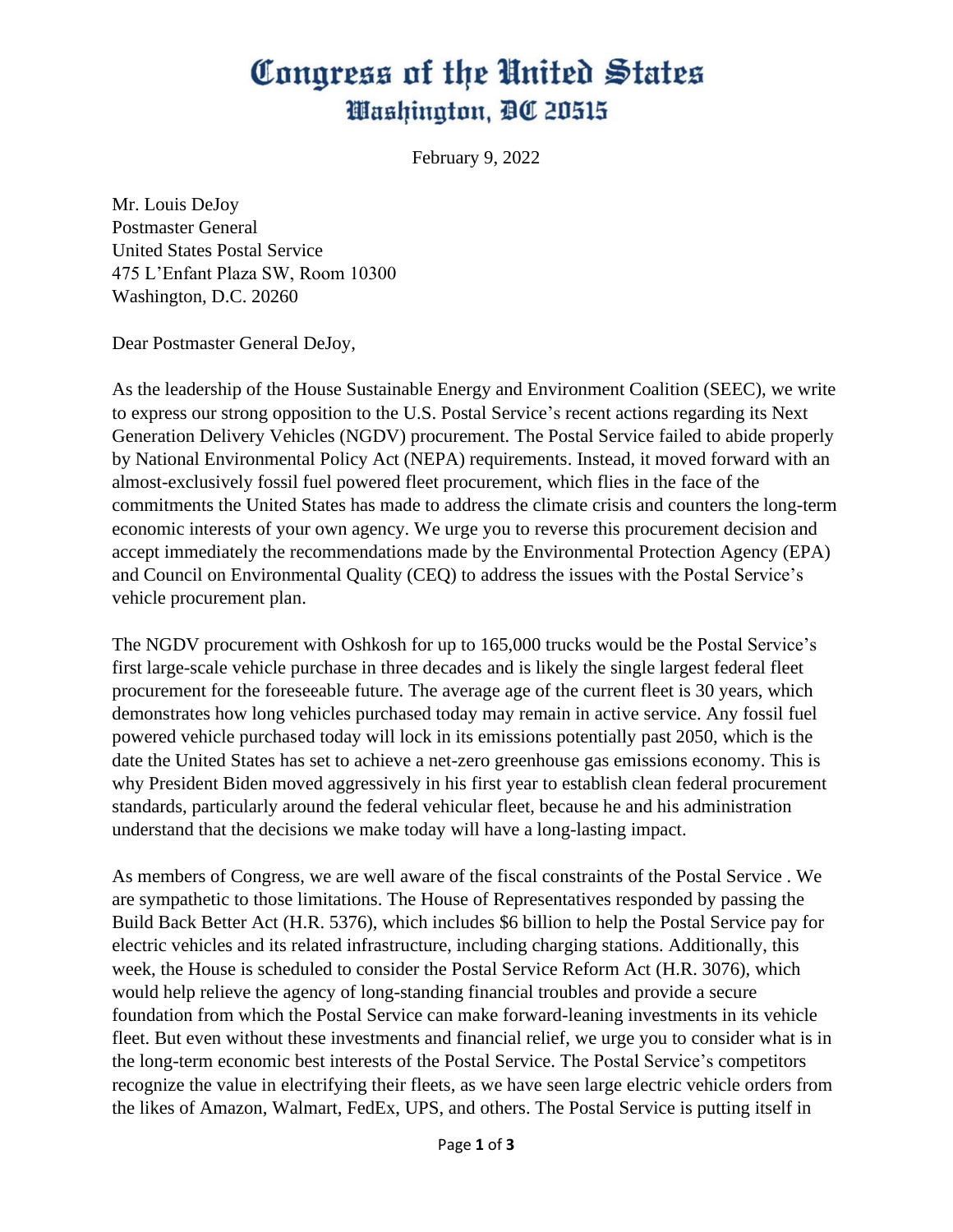economic risk and at a significant competitive disadvantage by spending its money on the technology of the past rather than investing in the technology of the future.

We are particularly alarmed to learn that the Postal Service pursued a \$480 million commitment to begin the engineering and construction of new fossil fuel powered trucks – even before the agency began an environmental review. The central premise of NEPA is that the environmental analysis required under the law should inform the agency decision. The law is not meant to provide an ex post facto justification of a predetermined outcome. We are, therefore, concerned that the Postal Service has chosen to treat NEPA as an inconvenience, as the deficiencies EPA found in the Postal Service's final Environmental Impact Statement (EIS) indicate it was drafted to promote a specific outcome regardless of the underlying facts.

In EPA's February 2, 2022 letter to the Postal Service, EPA found that "critical features of the contract are not disclosed in the EIS, important data and economic assumptions are missing in the EIS, and the EIS failed to consider a single feasible alternative to the proposed action." Through its review of the EIS, EPA found that important data and economic assumptions are missing, which prevents federal agencies and the public from properly understanding the Postal Service's ability and flexibility to purchase additional zero emission vehicles.

The data cited in the EIS appears to be potentially flawed and out-of-date, particularly around the Total Cost of Ownership calculations. These calculations do not appear to account for the volatile nature of gas prices as compared to the longer-term near-zero fuel costs for electric vehicles. Further, the EIS improperly considers the cost of additional greenhouse gas emissions that would result from the fossil fuel powered fleet the Postal Service plans to procure. By EPA's calculations, the present value of the climate damages of these emissions would be more than \$900 million. The EIS also does not contemplate the environmental justice component of these vehicle purchases, as required by President Biden's Justice40 initiative.

In light of these deficiencies, we urge the Postal Service to follow EPA's and CEQ's requests to prepare a supplemental EIS that accounts for the deficiencies and utilize those findings in all NGDV procurements. The Postal Service must incorporate more up-to-date information on electric vehicle technology, cost, and deployment, as your competitors already do. Additionally, we agree with CEQ's urging to work with the supplier of the already-made commitment to make adjustments that maximize feasible electric vehicle production. Failing to take these actions would put the Postal Service at serious legal risk.

This is the moment for the federal government to step up and use its purchasing power to invest in the clean technology that is poised to drive our economy's future. The Postal Service must be part of the solution to the climate crisis and not disregard the NEPA process and our national and international climate commitments. Therefore, we strongly support EPA's and CEQ's requests for the Postal Service to prepare a supplemental Environmental Impact Statement and urge you to cease moving forward with this flawed procurement plan.